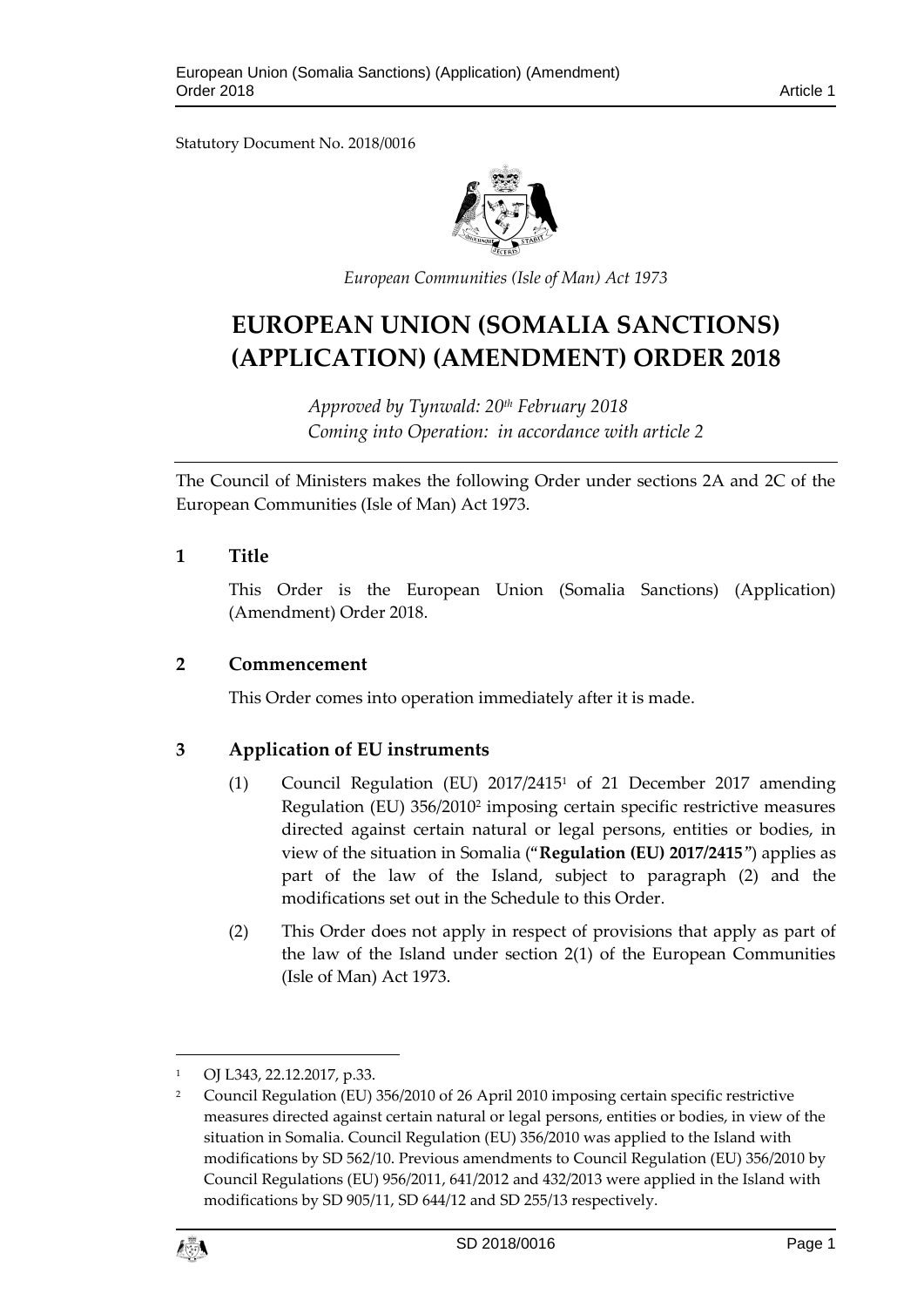# **MADE 16:45 11TH JANUARY 2018**

# **W GREENHOW** *Chief Secretary*

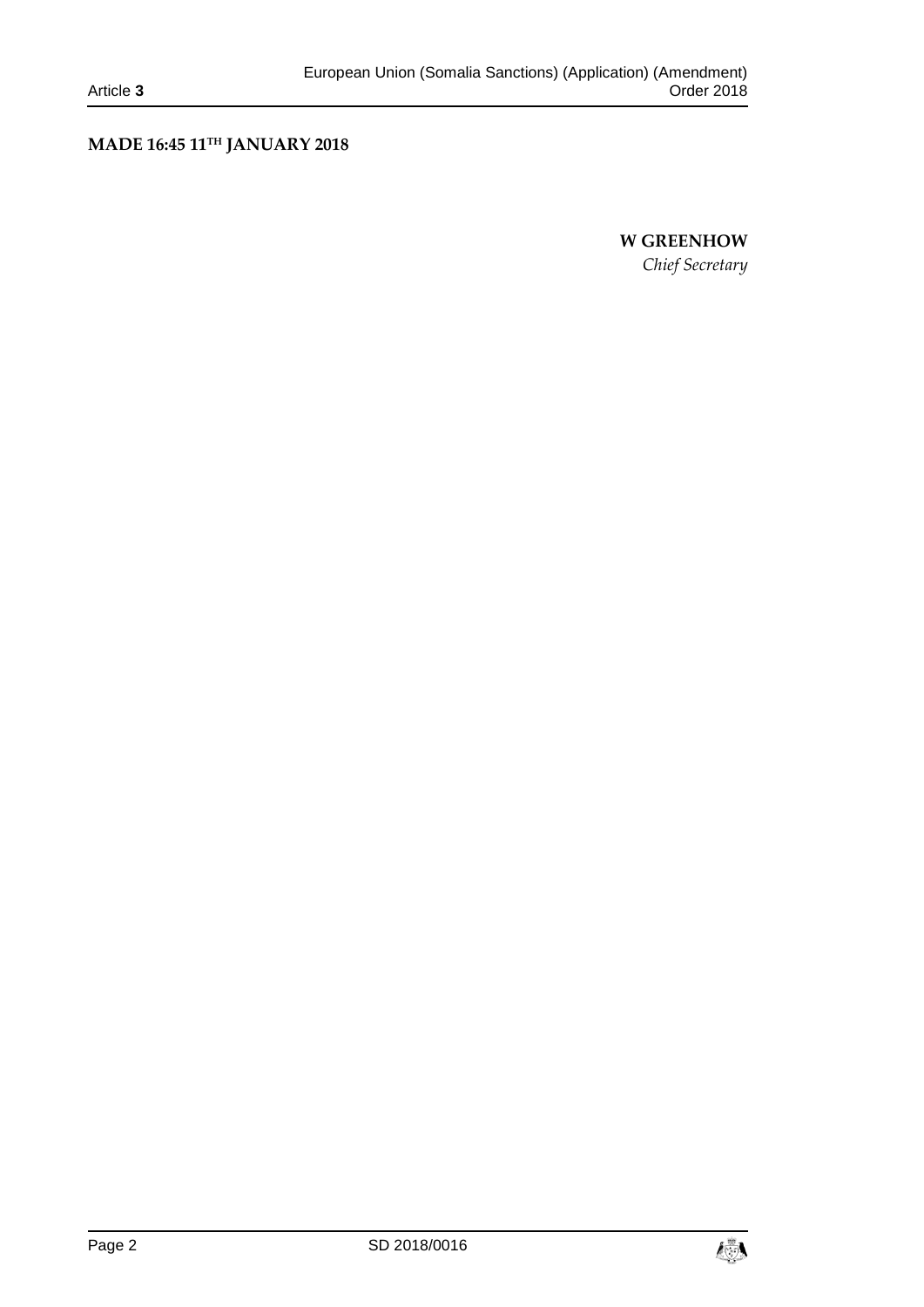# **SCHEDULE**

# [Article 3]

# **MODIFICATIONS TO THE APPLIED EU INSTRUMENT**

### **1 General**

- (1) In this Schedule a reference to a numbered Article or Annex (without more) is a reference to that Article or Annex so numbered of Regulation (EU) 2017/2415.
- (2) References in Regulation (EU) 2017/2415 to "Member State", "Member States" and "the Union" shall be read as if the Island were itself a Member State, its territory were included within the territory of the Union and for the purposes of European Union law were a separate country from the United Kingdom.

# **2 Specific modifications**

- (1) Omit Article 2.
- (2) After Article 2, omit the statement of application and effect.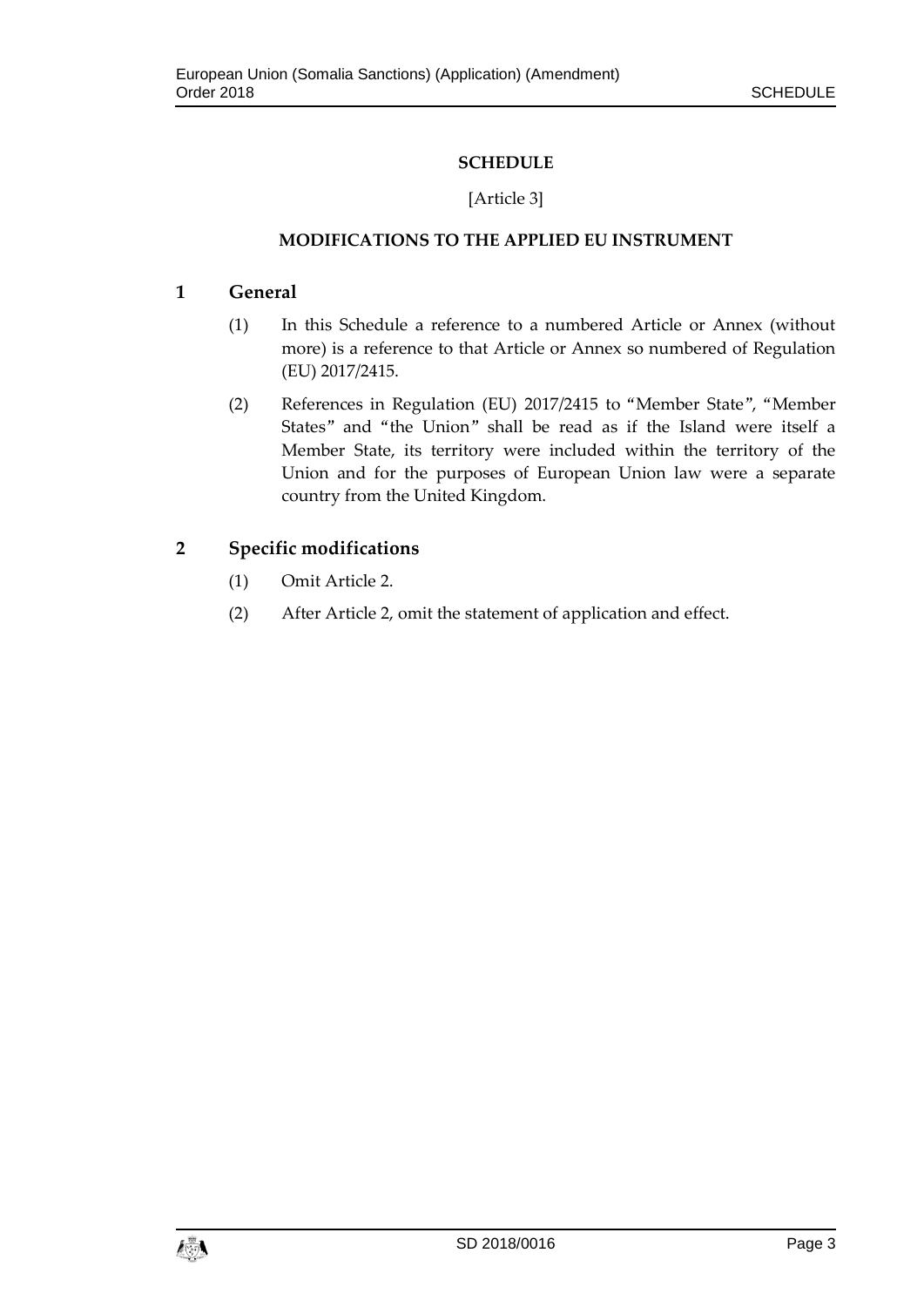# *EXPLANATORY NOTE*

#### *(This note is not part of the Order)*

This Order applies Council Regulation (EU) 2017/2415 of 21 December 2017, amending Regulation (EU) 356/2010 imposing certain specific restrictive measures directed against certain natural or legal persons, entities or bodies, in view of the situation in Somalia, as part of the law of the Island, subject to certain modifications.

Council Regulation (EU) 2017/2415 amends Article 4(1) of Regulation (EU) 356/2010 which provides an exemption from the asset freeze and from the prohibition on making funds available in relation to the timely delivery of urgently needed humanitarian assistance in Somalia. The amendment makes reference to the "United Nations Humanitarian Response Plan for Somalia", rather than the "UN Consolidated Appeal for Somalia".

A copy of Council Regulation (EU) 2017/2415 as modified is attached as an Annex, but the Annex does not form part of the Order.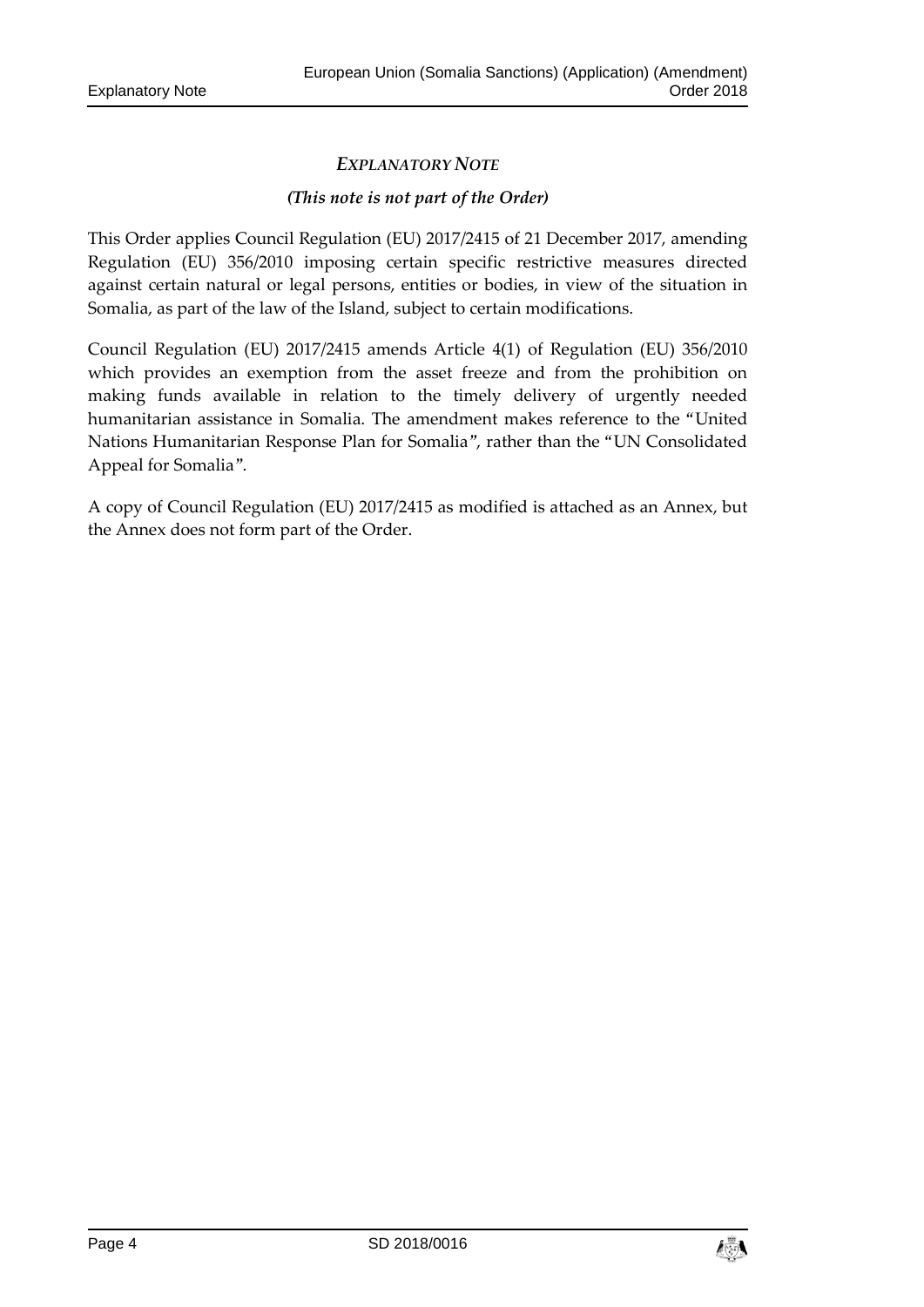#### **Annex**

#### **REGULATIONS**

#### **COUNCIL REGULATION (EU) 2017/2415**

#### **of 21 December 2017**

#### **amending Regulation (EU) No 356/2010 imposing certain specific restrictive measures directed against certain natural or legal persons, entities or bodies, in view of the situation in Somalia**

THE COUNCIL OF THE EUROPEAN UNION,

Having regard to the Treaty on the Functioning of the European Union, and in particular Article 215 thereof,

Having regard to Council Decision (CFSP) 2017/2427 of 21 December 2017 amending Decision 2010/231/CFSP concerning restrictive measures against Somalia<sup>3</sup>,

Having regard to the joint proposal from the High Representative of the Union for Foreign Affairs and Security Policy and from the European Commission,

Whereas:

- (1) On 26 April 2010, the Council adopted Regulation (EU) No  $356/2010^4$ , which imposes certain specific restrictive measures directed against the natural and legal persons, entities and bodies identified in Annex I to that Regulation, as provided for in United Nations Security Council Resolution (UNSCR) 1844 (2008), as subsequently amended.
- (2) On 14 November 2017, the United Nations Security Council adopted UNSCR 2385(2017). With regard to the exemption from the assets freeze and from the prohibition on making funds available in relation to the timely delivery of urgently needed humanitarian assistance in Somalia, UNSCR 2385(2017) maintained the reference to non-governmental organisations 'participating in the United Nations Humanitarian Response Plan for Somalia', which was introduced by UNSCR 2244 (2015), instead of the reference to nongovernmental organisations 'participating in the UN Consolidated Appeal for Somalia'.
- (3) On 21 December 2017, the Council adopted Decision (CFSP) 2017/2427 in order to reflect the abovementioned change.
- (4) This amendment falls within the scope of the Treaty and, therefore, notably with a view to ensuring its uniform application in all Member States, regulatory action at the level of the Union is necessary.

<sup>-&</sup>lt;br>3 See page 78 of Official Journal L343 of 22.12.2017.

<sup>4</sup> Council Regulation (EU) No 356/2010 of 26 April 2010 imposing certain specific restrictive measures directed against certain natural or legal persons, entities or bodies, in view of the situation in Somalia (OJ L105, 27.4.2010, p.1).